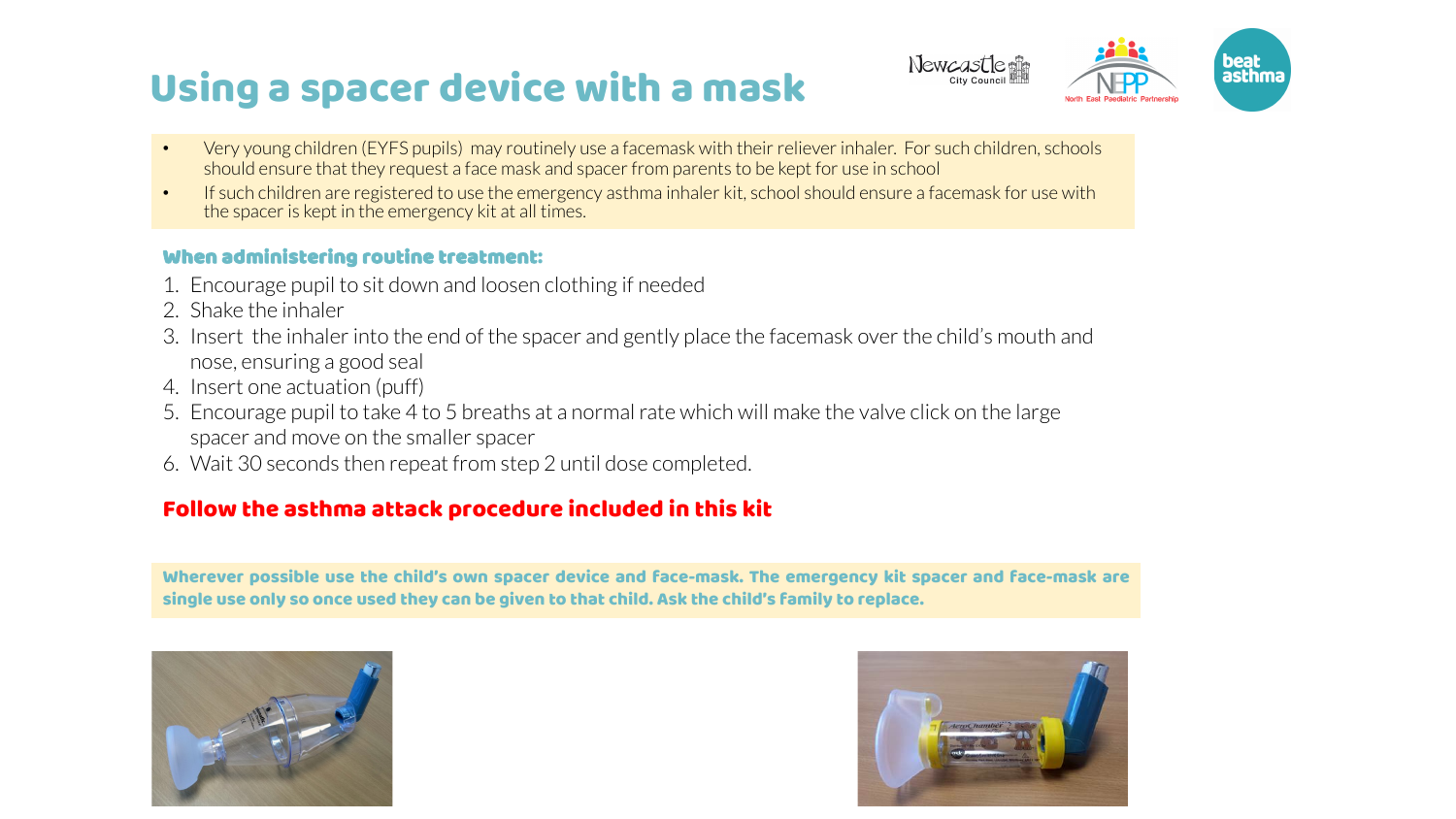

## Care of inhaler and spacer device

### Spacer

- When new, remove spacer from plastic bag and discard.
- Shake inhaler and insert into end of spacer.
- Spray 10 puffs, one after the other.
- Mark on Emergency salbutamol inhaler actuation (puff) record.
- Repeat above:
	- when spacer is replaced
	- at the beginning of every half term.

#### NB facemasks need no preparation.

### Inhaler

Clean the inhaler at the beginning of every half term. Medication build-up on the casing can block the spray

- 1. Take the canister out of the casing and remove the cap from the mouthpiece. Hold the casing under warm running water for about 30 seconds.
- 2. Turn the casing the other way up and run the mouthpiece under the water for 30 seconds.
- 3. Shake off as much water as you can then dry with a paper towel
- 4. Once dry, replace the canister correctly and the mouthpiece cap